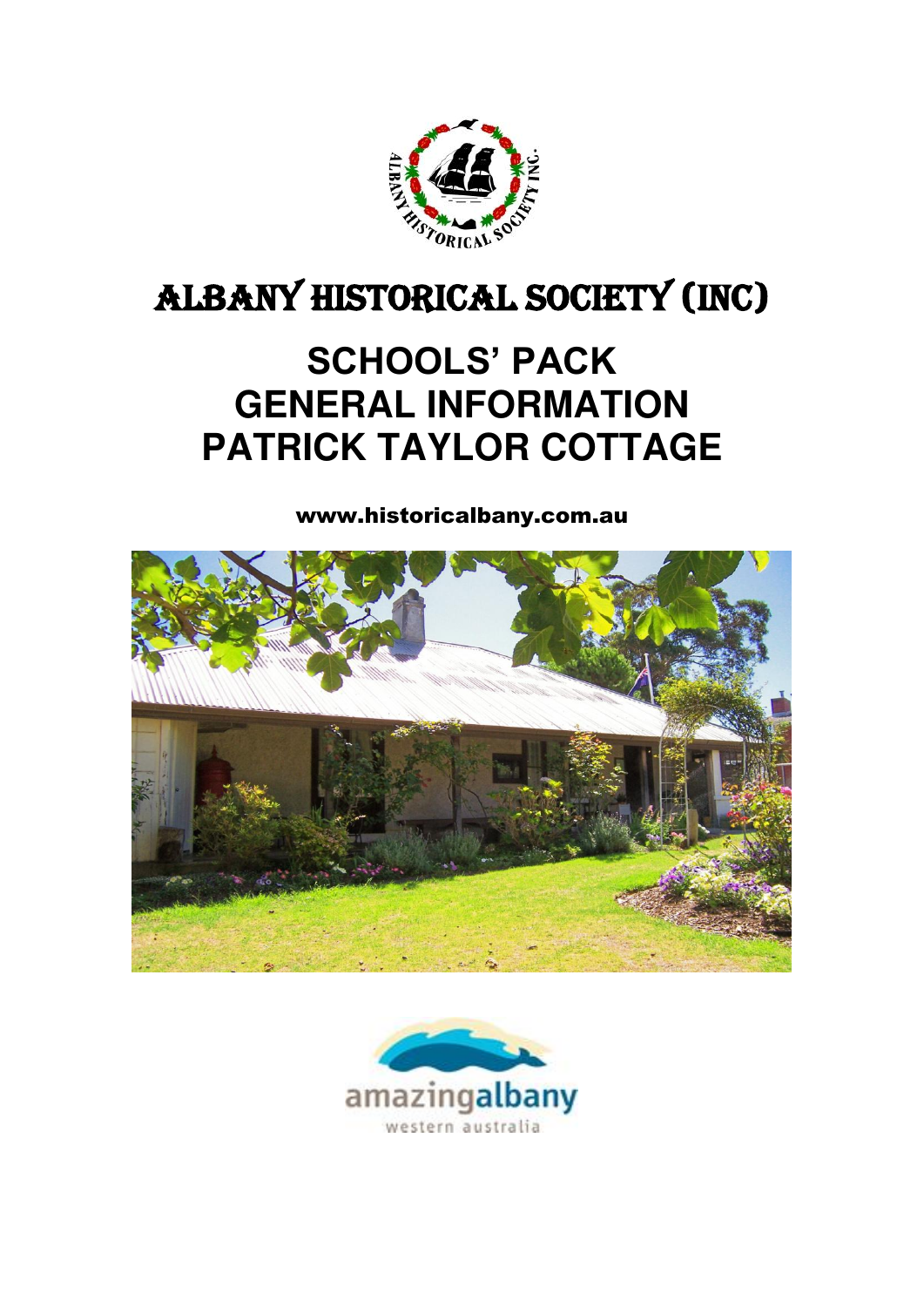

## ALBANY HISTORICAL SOCIETY (Inc)

*Affiliated With The Royal Western Australian Historical Society (Inc*) **Our mission: "To Provide Leadership in Preserving and Promoting Albany's History & Heritage."**

Dear Teacher,

This set of Information Sheets is designed to ensure that your knowledge of Patrick Taylor Cottage is both instructive and factual.

Patrick Taylor Cottage is unique in the history of Western Australia. It is the oldest dwelling still intact in Western Australia.

It was built by John Morley c1832. It was then purchased by Patrick Taylor in 1835.

It remained with descendants of Patrick Taylor until the 1950s.

The original building shows the "wattle and daub" construction.

If you should require any information not contained in the following pages, please feel free to contact us. We will be happy to assist you.

Kind regards

Andrew Eyden Chief Executive Officer

©Albany Historical Society 3/2016

Office: 0457 329 944 Mobile: 9456 617 570 Web Site: www.historicalbany.com.au **Police House 37 Duke Street Albany WA 6330 Postal Address: PO Box 411, Albany WA 6331**  Email: [adminalbhist@bigpond.com](mailto:adminalbhist@bigpond.com)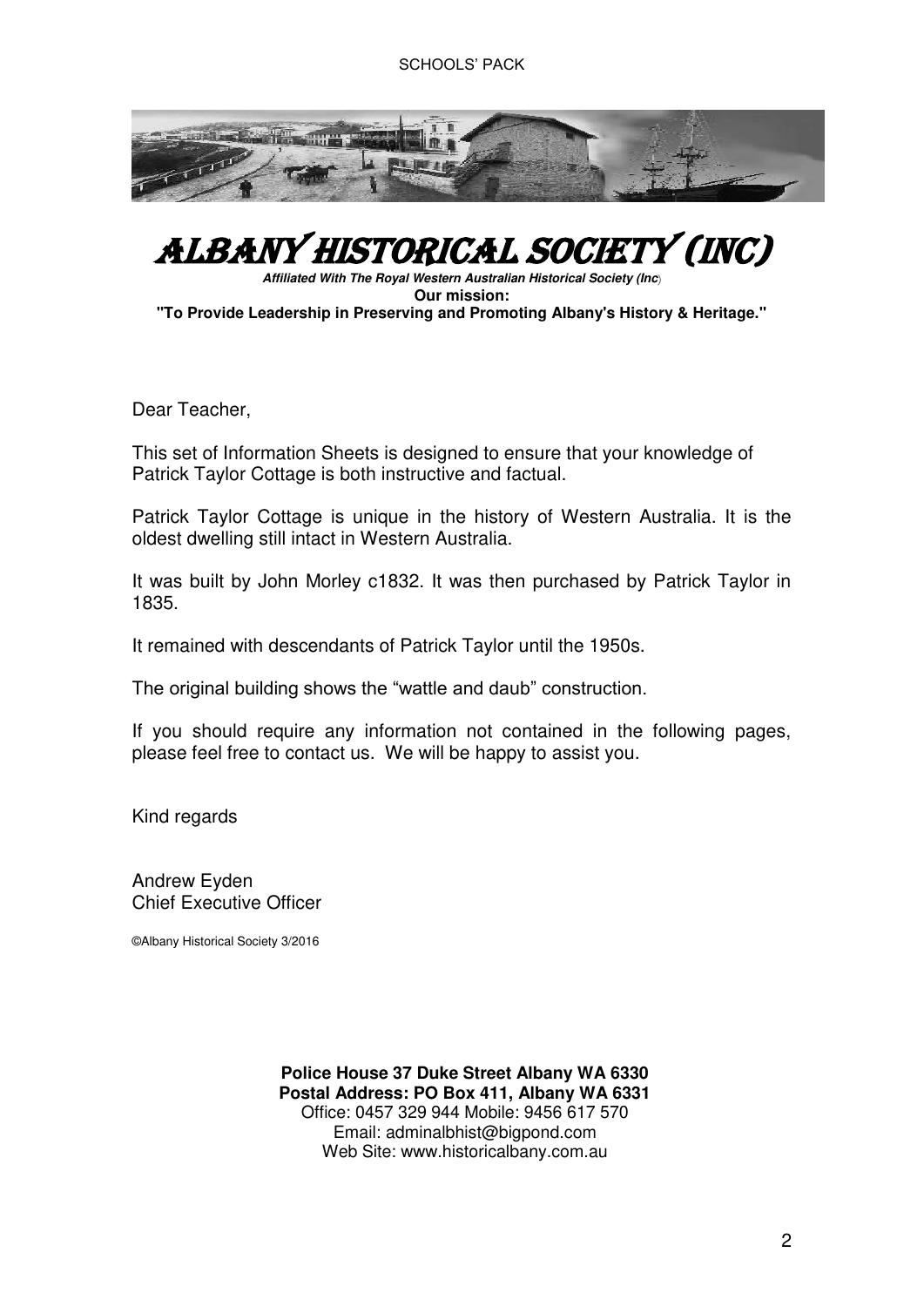#### By Bonnie Hicks

### **PATRICK TAYLOR COTTAGE**

The Flemish-style town of Montrose in Scotland was the birthplace of Patrick Taylor in 1807. The family had a large well-endowed property at Kirktonhill and the family tree can be traced back to the 1500s. In the family tree an amazing assortment of versions of the Taylor surname is displayed - Tailour, Taileur, Tailzeor. This is not entirely due to ancient spelling, Colonel John W. Renny-Tailyour, a sprightly old relative of Patrick's still living in the Scottish family home wrote in 1963, "The family name is Tailyour but a Patrick Tailyour married a daughter of George Taylor of Jamaica and took the name of Taylor on being promised to be made his heir. He never was! Most of the Kirktonhill Tailyours (if not all) have now changed back to the original spelling. I can trace our descent from John Tailyour, who was Bishop of Lincoln. Queen Mary ordered him burnt at the stake so he wisely hopped it. He died in 1554 in the County of Angus". The Scots Ancestry Research Bureau confirms the colonel's story, while the Western Australian branch of the family has virtually died out there being only two female descendants remaining in Scotland and England they are quite numerous and include a company director, a retired Brigadier, a Naval Commander and a Major-General in the Marines.

Why Patrick migrated is not known. He was well acquainted with Sir James Stirling, a fellow Scotsman, and may have been persuaded by him to invest in land in the new colony. Being a younger son and unlikely to inherit he probably welcomed an opportunity to branch out on his own. A Western Australian relative the late Doctor Robert Fairbairn, records that Patrick's parents died when he was young and that guardian brought him up. As a schoolboy, he was allowed £1 (\$2) a week pocket money (a princely sum in those days) to encourage him to be generous with his friends.

Whatever his motive, Patrick Taylor set sail in 1833 on the "James Pattison".

On board were Sir James and Lady Stirling, W. B. Sherratt, Peter Belches, Captain Cheyne and Mrs Bussell senior, and her eldest daughter Mary. The Bussells were on their way to rejoin the rest of the family settled at "Cattle Chosen", Busselton.

Mary wrote a fascinating diary of her shipboard life. Enjoying her role as the only eligible girl on board ship, she describes long conversations with various young men. Like most passengers of the period she was constantly engaged in attending her livestock – bees, fowls, a cat and a dog.

The family background was that of an Anglican parsonage. The deceased Rev. W. M. Bussell had been perpetual Curate of St Mary's Portsea and had baptised novelist Charles Dickens, so it is not surprising to find that Mary was deeply interested in religion. There are several accounts in her diaries of shipboard services, and once she and her mother were invited to Sherratt's cabin for Sabbath service. This somewhat upset Mary, for she had hoped for an invitation from Taylor, who conducted morning service for his servants.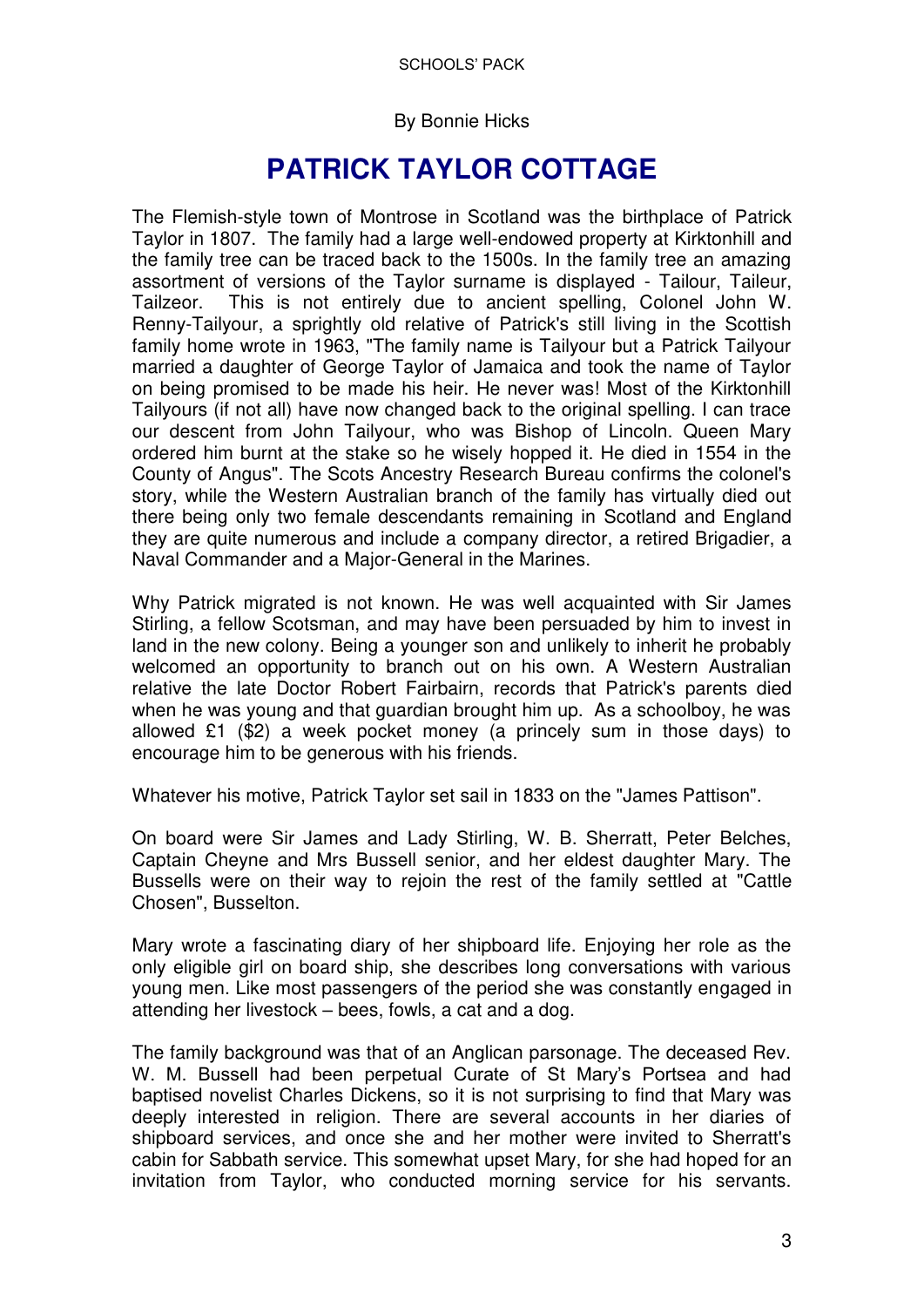Mary had to comfort herself with the "deep toned voice of the youngest patriarch issuing from the adjoining cabin."

When the "James Pattison" reached Australia it had followed the usual course Antipodean's-bound vessels sailed along the 40 latitudes.

Albany was reached on May  $12<sup>th</sup>$  1834. The weather was so stormy that the ship was forced to remain for two months. It seems certain that they met Sir Richard Spencer, the new Government Resident. Stirling and Spencer were well known to each other; Sir James had heartily recommended Spencer's appointment to the Home Government, especially to the Under Secretary for Colonies, H. H. Hay.

Mr. Robert Stephs supplied the information about Taylor's land purchases. June records for 1835 show: -

"Albany building Lot s44 offer for fee simple by Patrick Taylor:

| Improvements buildings | £250 (\$500)   |
|------------------------|----------------|
| Enclosures             | £ 10 ( $$20$ ) |
| <b>Sundries</b>        | £ 40 (. \$80)  |
| <b>Total</b>           | £400 (\$800)   |

This lot originally assigned to John H. Morley 29 March 1832 and transferred by him to Patrick Taylor by public auction."

Among other things Morley, had been the local commissariat officer and occupied the Old Farm prior to Sir Richard Spencer's arrival. The Patrick Taylor cottage still stands upon Lot s44.

Taylor's early years in the colony were hectic. Having inspected land at Albany he was anxious to get back to it from the Swan and hitched a ride with Captain Blackwood, commander of the "Hyacinth", sloop of war. Due to contrary winds he was carried right past and ended up in Tasmania. Here he stayed with the Henty's, that well known Eastern States pioneering family who first migrated to the Swan, then transferred to Tasmania and later won fame as the earliest pioneers of Victoria. Old Mr Henty described Patrick to a friend as a "very pleasant well-educated gentlemanly young man who had come out for the benefit of his health and had entirely recovered."

1837 was a restless year. Early in January he made an intrepid excursion looking for land in company with Doctor Thomas Harrison. They visited the Hay River where Sir Richard Spencer's two eldest boys were farming. Almost upon return he set out once more into the hot brassy inland, journeying from Albany to Perth in 12 days travelling time with Mr James Harris and party. Mary Bussell and he were married in September, at Lieutenant Bull's house at Fremantle. The wedding was a quiet one for family friend Capel Carter had just died, but the guest of honour was Sir James Stirling, acting as father of the bride.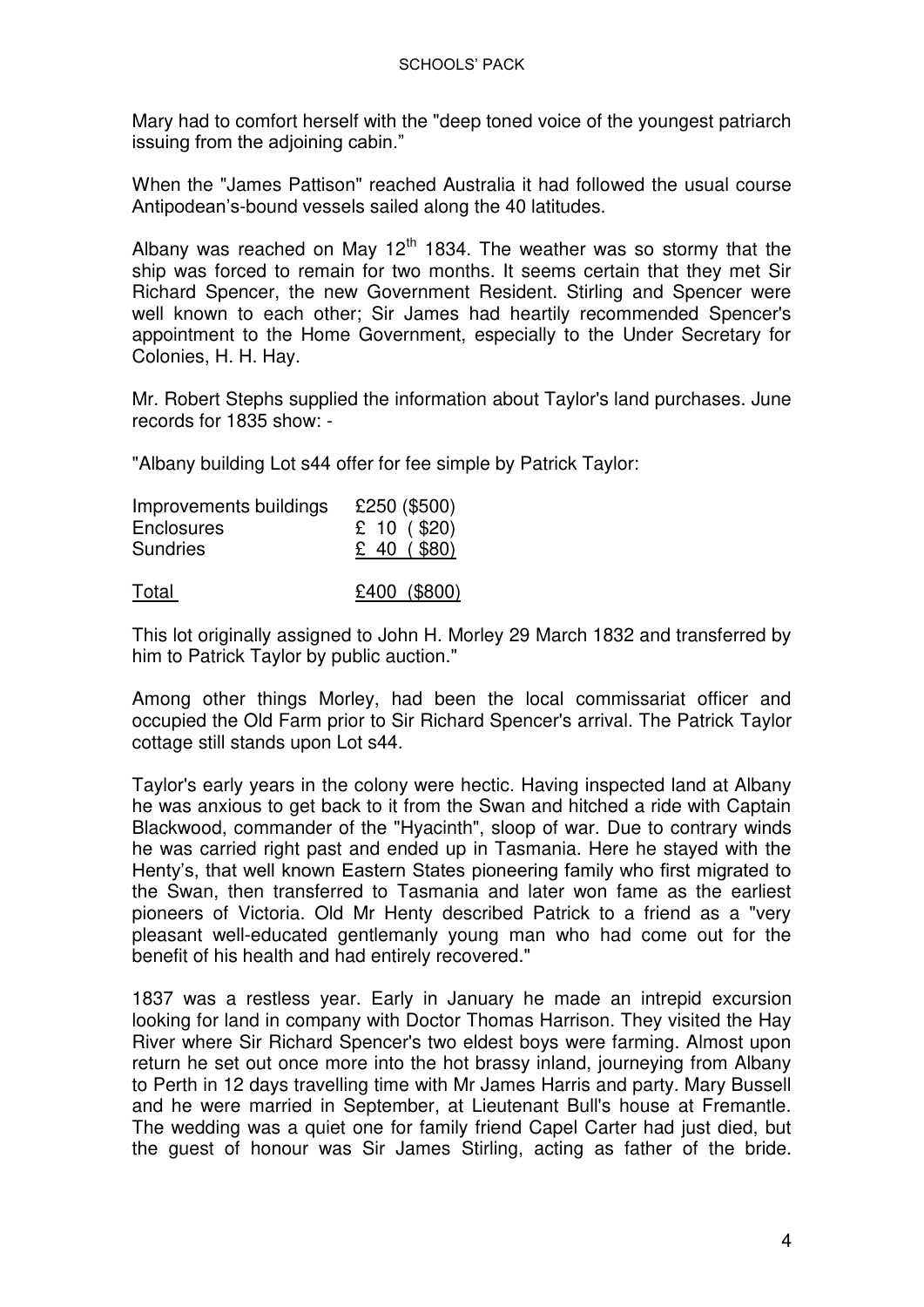They almost hadn't got married, for native runners brining Mrs Bussell's consent had dawdled and Mary was on the verge of returning to "Cattle Chosen".

The happy young couple returned to the Sound by ship, accompanied by bridesmaid sister Fanny. An ill-omen greeted them as they entered the harbour. Chief Constable James Dunne, who had been a passenger on the "James Pattison'', had an arm blown off by the cannon, while firing a salute in their honour.

Their home was at "Candyup" at the time, another property bought by Patrick. This was on the Kalgan River, a farm now owned by Mr Sewell. At that time the house was situated just below the present one, on an elevated hill with enchanting vistas of the Kalgan and Oyster Harbour.

Fanny wrote: "The country is just now an exquisite green, and Candyup abounds in pretty grassy slopes covered with close fine sward. The cattle are looking extremely well, and when this house is plastered, their sitting room will be one of the finest in the colony".

This sylvan existence was soon shattered by a series of economic disasters. To his dismay his agent in Scotland absconded to America with a considerable portion of his fortune.

Nothing was going right at "Candyup" - cattle died and even the hens wouldn't lay.

Patrick wrote to his wife's sister that Mary was obliged to search the nests from early morning to night to obtain only a few eggs. Even if they had grown all their requirements and more besides, it would have been to no avail. Their problem was the same as all settlers of the first colonial days - there were no markets. Whaling ships calling to port were the only buyers of produce.

There was a family argument with the Bussells. At "Cattle Chosen'' a decision had been reached about finances. In future only those who were sharing the work of the moment would share in the profits.

Patrick claimed that his wife had shared the early hardships, therefore she should benefit to some extent. John Garrett Bussell wrote a dramatic farewell to his brother-in-law, of whom he was genuinely fond, and from then on Taylor seems to have had little contact with his wife's relatives.

Patrick Taylor was a leading figure in the town's affairs for a number of years. A very religious man, he was deeply concerned with the death of clergymen in the new colony.

While on board the ship he had guaranteed £200 (\$400) for the stipend, claiming that the presence of a minister "would remove the only objection to a settler's life." Taylor was closely acquainted with Wollaston, who mentions him in both his Picton and Albany journals.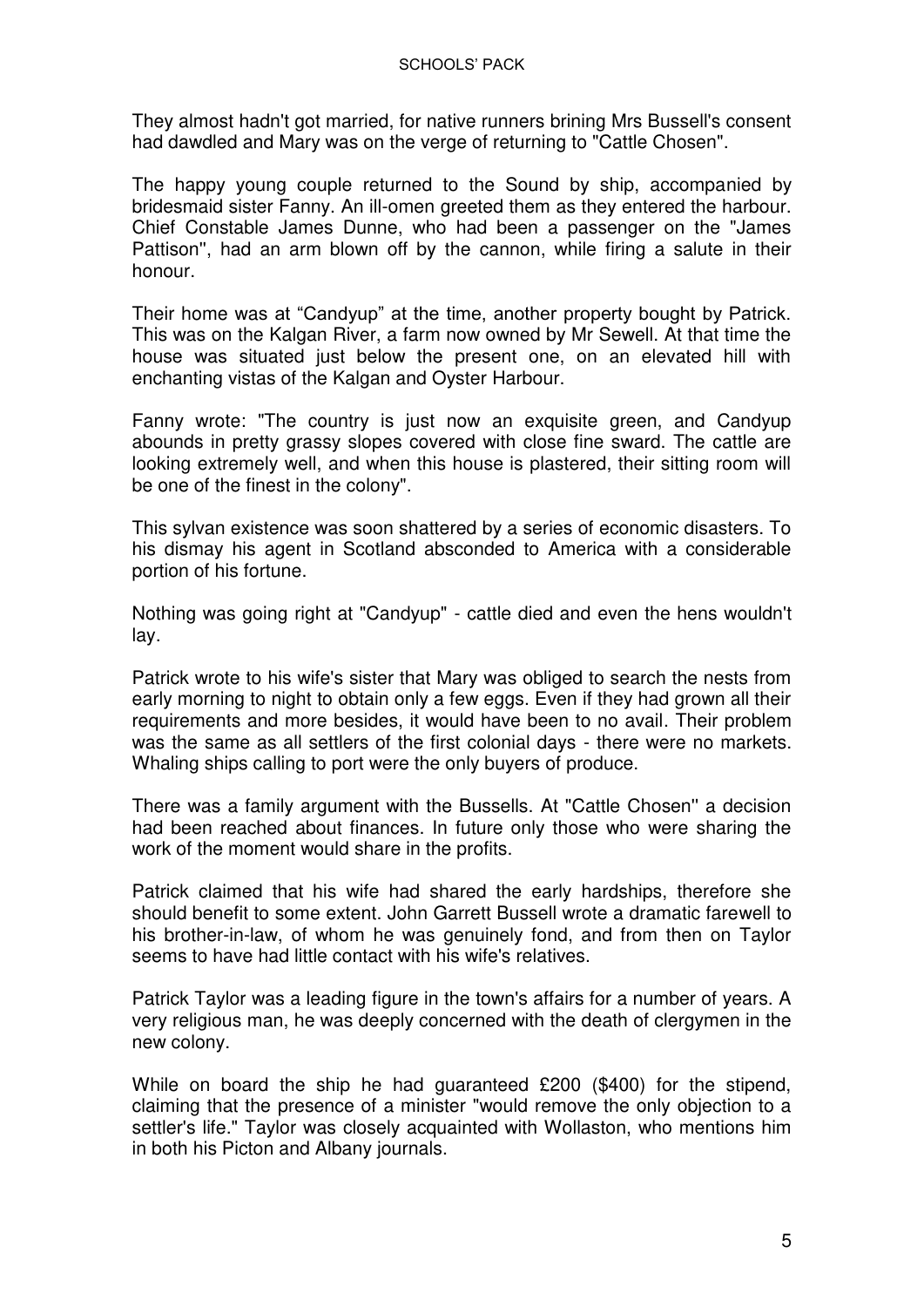In 1841, the Government Resident called a meeting, "of the inhabitants to consider the propriety of building a church at Albany." Thus was born St John the Evangelist's Church.

The sixth of the 11 resolutions passed was:

''That it being well-known that Patrick Taylor, Esq., takes a deep interest in the promotion of religious instruction and desire the welfare of Albany, the trustees do write to him requesting his subscription".

This was the year of his great financial losses. Despite this in company with Lady Spencer, Government Resident Phillips, Peter Belches, George Grey (later Sir), Taylor donated £10 (\$20), Mary £5 (\$10), while humble tradesman and builder of the first local church, the Octagon, R. B. Sherratt gave £25 (\$50).

In an effort to decentralise responsibility for the maintenance of widely scattered districts, Governor John Hutt passed an "Improvement of Towns Act", in 1841. It was Western Australia's first experiment in local government and got off to a slow start in Albany, for it was not until 1843 that the first town trust was formed, with public minded T .B. Sherratt as its first Chairman.

A member of that body in 1845 was Patrick Taylor, as he also was in 1846 and 1847, while in 1849 the town trust failed to function.

Taylor was chairman of a public meeting in 1846, which was hurriedly summoned to deal with a local catastrophe. York Street had suffered one of its periodical flooding, which persist up to this day.

Patrick Taylor sent off a memorial to the Governor, asking for assistance for the town to rebuild the street, which had been scoured with gullies deep enough to hide a man.

The emphatic wording of the petition served no purpose. Resigned to official procrastination, the locals erected footbridges over the gullies and the road was not repaired until 1870, 24 years afterwards.

From the period of the unsuccessful petition, Patrick Taylor seems to have retired from public life. The original diaries of Mrs Taylor, spanning the years 1873 - 1875 tell of a dreary existence at Candyup.

Daughters Fanny and Kate did much of the hard work on the property assisted in a desultory fashion by a farm labourer and same local natives.

Eldest daughter Mary, who had been born at Candyup was married to Edward Dempster, son John, lived at Northam, Campbell was pioneering at Esperance.

Occasionally a visitor in the person of Sir T. Campbell, one of the Hassell, Egerton - Warburton or Spencer boys would drop in and the harmonium would assist in making the evening pleasant.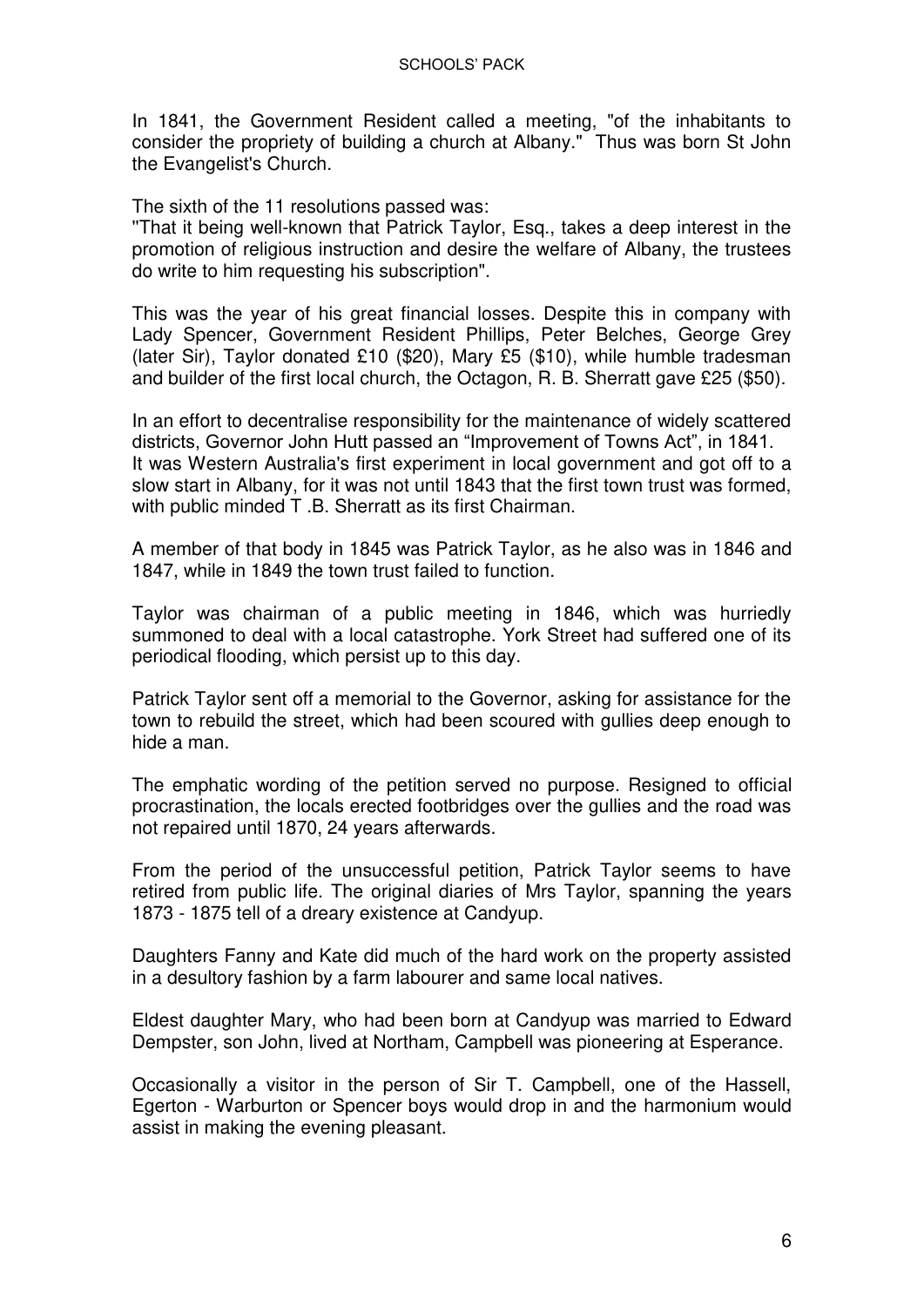Patrick Taylor died in 1877. He and his wife, Mary, who died on 11 March 1887, infant Christina, and son Campbell all share the same headstone in the cemetery on Middleton Road.

The building now known as the Patrick Taylor Cottage was misleadingly termed a beach cottage by Wollaston. The house is mentioned in the diaries, was sometimes used when they visited town, or rented to various tenants, and was repaired by young Sherratt.

None of Taylor's blocks were on the beach itself although this one is only a few chains (a few meters) away, nor was it the smaller brick cottage, now demolished, on the Stirling Terrace end of the same block. This consisted of one main brick room with dilapidated tin structures attached. The windows of the main room were as high as were the ceilings.

The first material used for houses in the colony was "wattle and daub". Windows were small because of the cost of glass, and ceilings were low. The central rooms of the Patrick Taylor cottage are "wattle and daub" and are rough and uneven. The roof is still shingled under the tin, and the house plainly follows the usual colonial plan of central rooms surrounded by a verandah. Later this was covered in to provide more rooms,

Among later pioneers who have resided in this historic homestead was Campbell Taylor, the eldest son and sister, Miss Kate Taylor (some elderly residents may remember for the large amount of cats she kept). Miss Lawndes, the first domestic science teacher at the local High School, the Western Australian poet "Dryblower" Murphy and kindly Dr Ingoldby and his wife.

Until the 1950's the property had always remained in the hands of a Taylor descendant, the last owner being Doctor Robert Fairbairn, of Peppermint Grove.

Albany is doubly fortunate in possessing two houses belonging to one of her most interesting periods of history - the 1830's, in the Old Strawberry Farm and the Patrick Taylor Cottage.